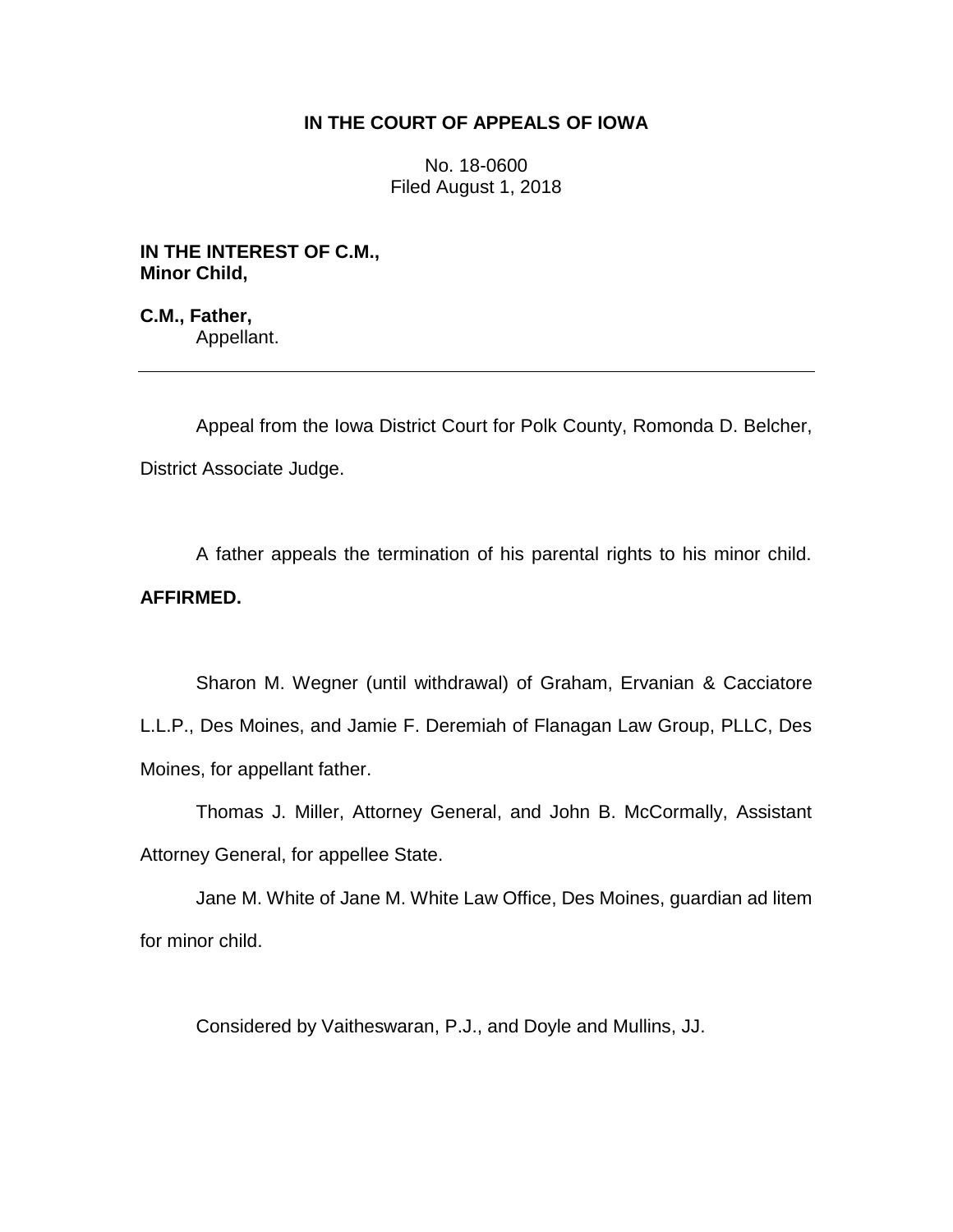**MULLINS, Judge.**

The parents of the child in interest, born in 2014, have a history of substance abuse. The child and his parents came to the attention of the Iowa Department of Human Services (DHS) in July 2016 upon information that the parents were using methamphetamine while caring for the child and frequently left the child with known drug users. The father admitted to daily use of methamphetamine. The mother denied any drug use but tested positive for methamphetamine, amphetamines, and marijuana.

In August, the child was removed from the parents' care and placed in the temporary legal custody of DHS for placement in foster care. The child was adjudicated a child in need of assistance in September. Thereafter, the parents declined to engage in substance-abuse treatment and continued their use of illegal drugs. However, the father was admitted to substance-abuse treatment in November and was successfully discharged from the treatment program in January 2017. Shortly after his discharge, however, the father tested positive for drugs. The father struggled to be consistent with substance-abuse treatment and sobriety in February and March. The father did not heed the ensuing recommendation that he engage in intensive outpatient treatment. In April, however, the father engaged in regular outpatient treatment, which he successfully completed in June.

In July, the juvenile court granted the father additional time to work toward reunification, finding the child could be returned to the father's care within six months if the father completed the following:

2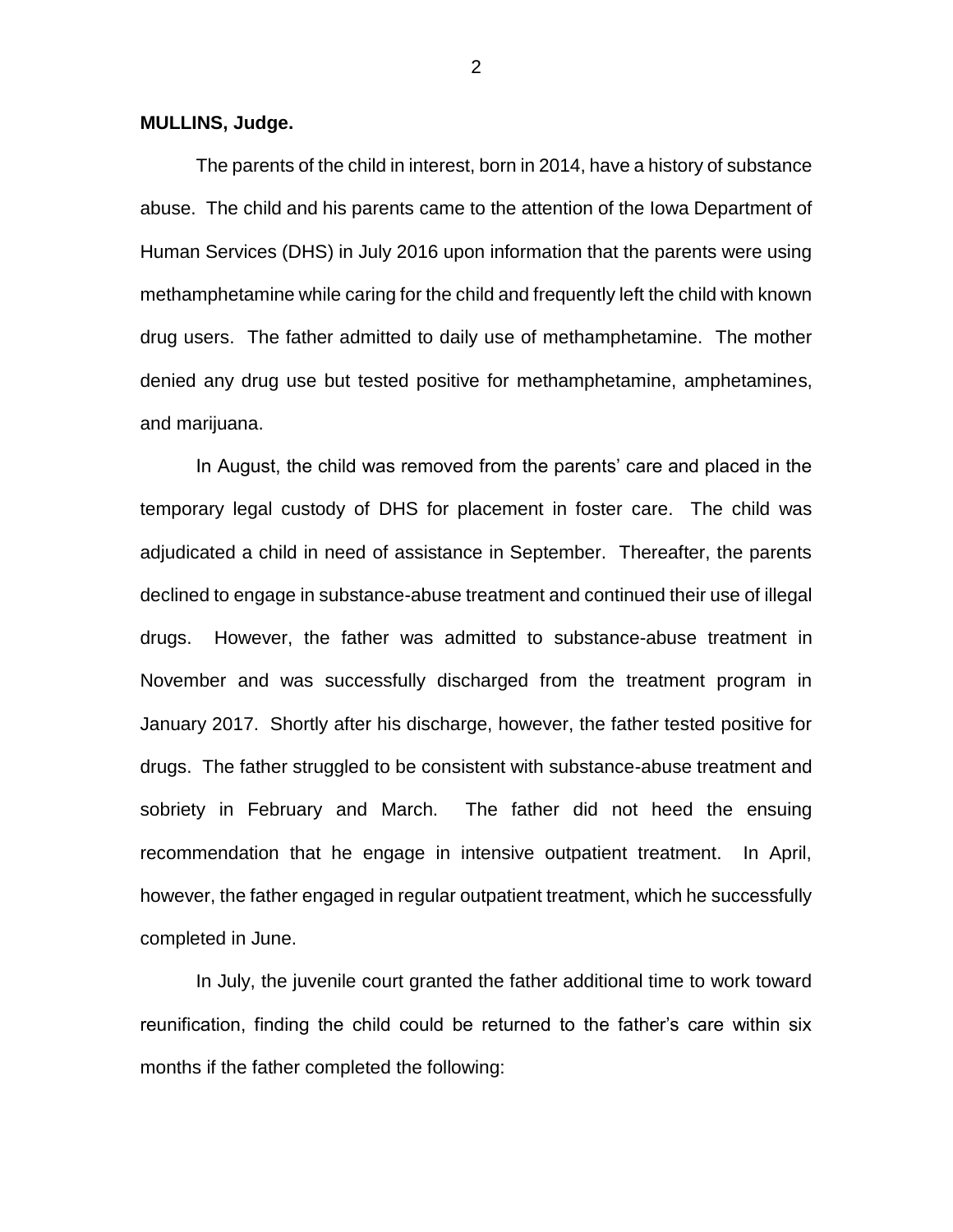[A]ctively engage a sponsor and attend recovery support meetings; attend individual counseling regularly and follow recommendations; consistently attend interactions with child and engage in [Family Safety, Risk, and Permanency] services; maintain sobriety and provide drug screens as requested; actively participate in parenting classes; and maintain appropriate, suitable housing and demonstrate [an] ability to meet the child's needs.

In early November, the father pled guilty to a charge of possession of drug paraphernalia. Later that month, the father was arrested on a charge of possession of methamphetamine, third or subsequent offense, and another charge of possession of drug paraphernalia. The father was granted pretrial release from custody on the condition that he complete a substance-abuse evaluation within fourteen days and comply with any referrals. Thereafter, the father violated the terms of his release and failed to appear for his arraignment; a warrant issued for his arrest.

Before the father's legal troubles in November 2017, aside from his ongoing substance-abuse issues, there were generally no concerns about his ability to appropriately parent the child, and he was relatively consistent in attending visitations with the child. Thereafter, however, the father discontinued participating in services altogether. In its January 2018 permanency order, the juvenile court noted the current whereabouts of the father were unknown and modified its permanency goal from reunification with the father to termination of parental rights. The father failed to appear at the subsequent termination hearing. The juvenile court ultimately terminated the father's parental rights under Iowa Code section 232.116(1)(h) (2017).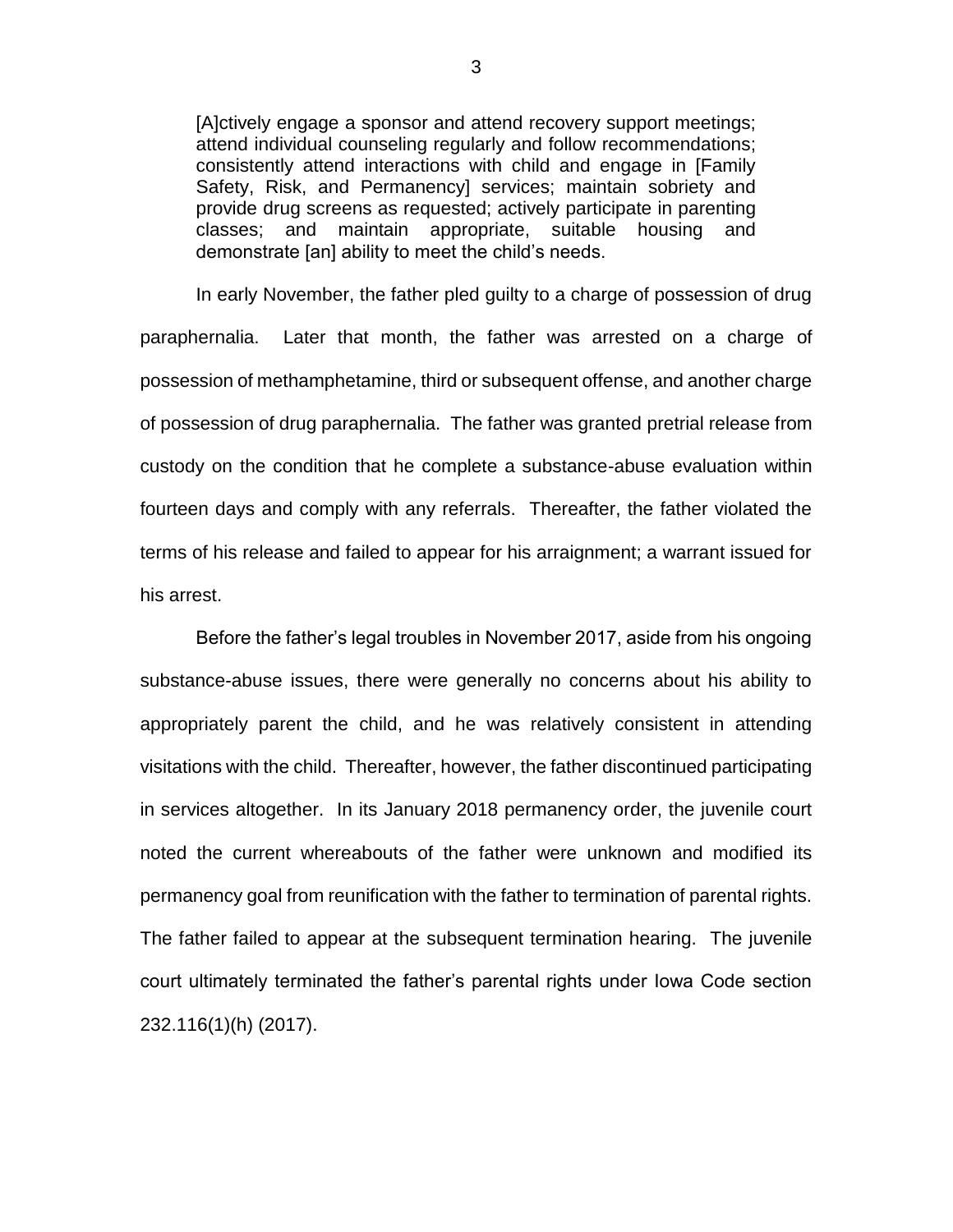The father appeals, $1$  contending termination is not in the best interests of the child.<sup>2</sup> Our review is de novo. *In re A.S.*, 906 N.W.2d 467, 472 (Iowa 2018). "In considering whether to terminate the rights of a parent . . . [we] give primary consideration to the child's safety, to the best placement for furthering the longterm nurturing and growth of the child, and to the physical, mental, and emotional condition and needs of the child." Iowa Code § 232.116(2).

The father has a history of chronic substance abuse. Although the father has been able to attain short stints of apparent<sup>3</sup> sobriety since the onset of this case, the record makes clear he is unable to refrain from the use of illegal substances on a permanent basis. The father's failure to attain long-lasting sobriety has a direct, negative impact on his ability to provide for this child's longterm growth and physical, mental, and emotional well-being. The father's continued drug use also illustrates his habitual willingness to put his own perceived needs before those of his child's. "We hold no crystal ball, and to some extent, the [best-interests] determination must be made upon past conduct." *In re M.M.*, No. 16-1685, 2016 WL 7395788, at \*4 (Iowa Ct. App. Dec. 21, 2016). "It is well-settled law that we cannot deprive a child of permanency after the State has proved a ground for termination under section 232.116(1) by hoping someday a parent will

 $\overline{a}$ 

4

 $1$  The mother's parental rights were also terminated. She does not appeal.

 $2$  As noted, the juvenile court terminated the father's parental rights under lowa Code section 232.116(1)(h). The father's petition on appeal lodges a challenge to the State's establishment of the statutory grounds for termination under section 232.116(1)(*l*), a ground for termination the State's termination petition did not allege and the juvenile court did not employ in terminating the father's parental rights. Because the father does not dispute the statutory grounds for termination under paragraph (h), we need not consider the issue. *See In re P.L.*, 778 N.W.2d 33, 40 (Iowa 2010). Alternatively, we deem the argument waived. *See* Iowa R. App. P. 6.903(2)(g)(3).

 $3$  There is evidence in the record that suggests the father may have successfully manipulated drug tests throughout the life of the case.